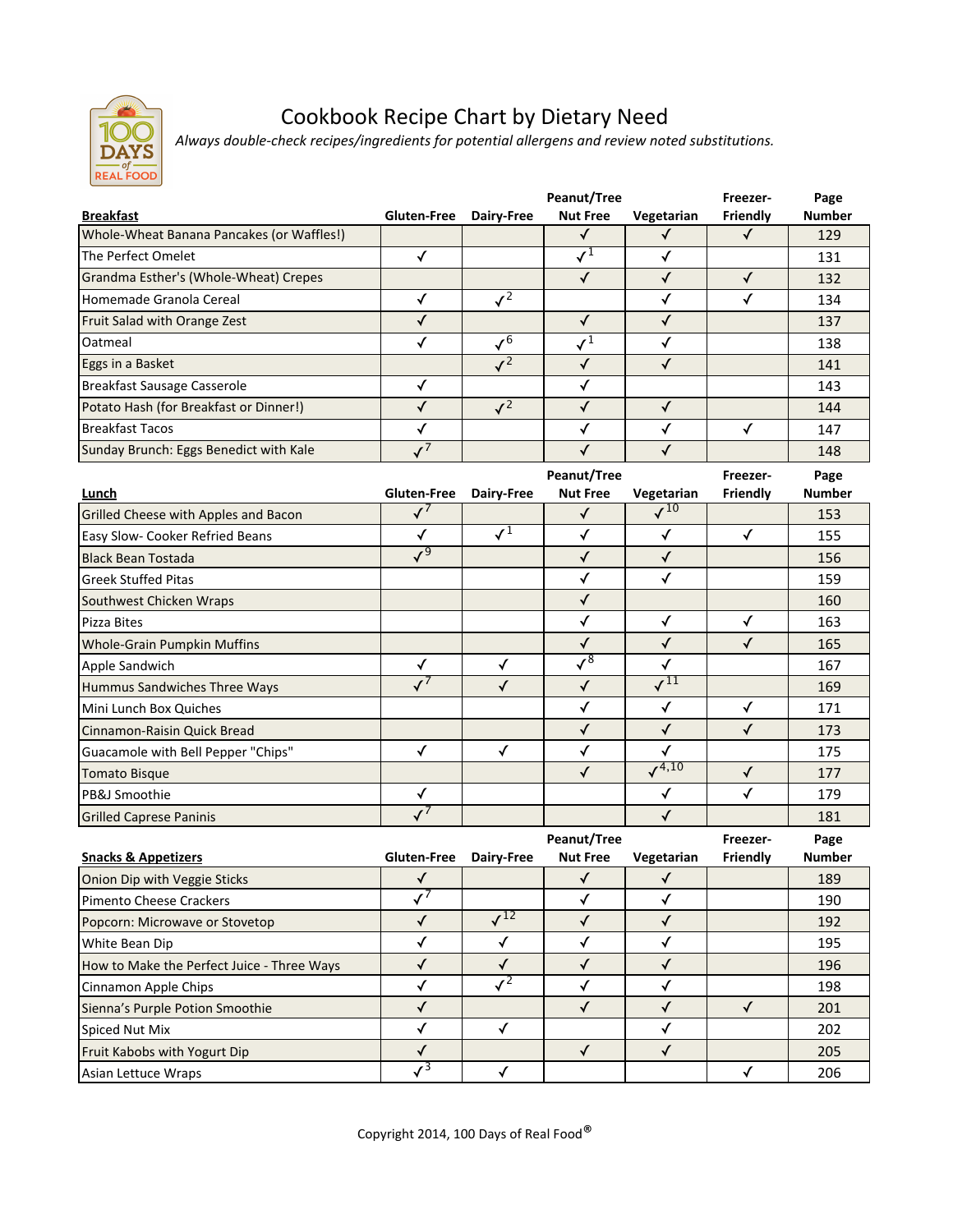

## Cookbook Recipe Chart by Dietary Need

*Always double-check recipes/ingredients for potential allergens and review noted substitutions.*

|                                                                 |                           |                               | Peanut/Tree<br><b>Nut Free</b> |                            | Freezer-             | Page<br><b>Number</b> |
|-----------------------------------------------------------------|---------------------------|-------------------------------|--------------------------------|----------------------------|----------------------|-----------------------|
| <b>Salads &amp; Sides</b><br>Goat Cheese, Pear, and Pecan Salad | Gluten-Free<br>✓          | Dairy-Free<br>$\sqrt{11}$     |                                | Vegetarian<br>✓            | Friendly             | 213                   |
| Spinach Salad with Warm Bacon Dressing                          | $\checkmark$              | $\overline{\mathcal{I}^{11}}$ | $\checkmark$                   |                            |                      | 214                   |
| <b>Shortcut Caesar Salad</b>                                    | $\overline{\checkmark}$   |                               | $\checkmark$                   | $\checkmark$               |                      | 217                   |
|                                                                 | $\sqrt{3}$                | $\checkmark$                  | $\checkmark$                   | $\checkmark$               |                      | 218                   |
| Grilled Veggie Kabobs                                           | $\overline{\checkmark}^3$ | $\checkmark$                  |                                | $\checkmark$               |                      | 220                   |
| Asian-Inspired Rice                                             |                           |                               | $\checkmark$                   | $\checkmark$               | $\checkmark$         | 222                   |
| Super-Easy Whole-Wheat Biscuits<br>Carrots with Rosemary        | $\checkmark$              | $\checkmark$                  | $\checkmark$                   | $\checkmark$               |                      | 225                   |
| <b>Veggie Pancakes</b>                                          |                           | $\overline{\checkmark}^1$     | $\checkmark$                   | $\checkmark$               | $\checkmark$         | 226                   |
| Zucchini with Almonds and Parmesan                              | ✓                         |                               |                                | $\checkmark$               |                      | 228                   |
|                                                                 |                           |                               | $\checkmark$                   | $\checkmark$               |                      |                       |
| Cheesy Broccoli Rice Casserole                                  |                           |                               |                                |                            |                      | 230                   |
| <b>Simple Dinners</b>                                           | <b>Gluten-Free</b>        | Dairy-Free                    | Peanut/Tree<br><b>Nut Free</b> | Vegetarian                 | Freezer-<br>Friendly | Page<br><b>Number</b> |
| <b>BBQ Chicken Quesadillas</b>                                  | $\sqrt{9}$                |                               | ✓                              |                            |                      | 235                   |
| Fish Cakes with Dipping Sauce                                   |                           |                               | $\checkmark$                   |                            |                      | 237                   |
| Jason's Grass-Fed Burgers                                       | $\sqrt{3}$                |                               | $\checkmark$                   |                            | $\checkmark$         | 238                   |
| Shortcut Eggplant Parmesan                                      |                           |                               | ✓                              | $\checkmark$               |                      | 240                   |
| Quinoa and Sausage-Stuffed Peppers                              | $\checkmark$              |                               |                                |                            |                      | 242                   |
| Homemade Chicken Nuggets                                        |                           |                               | $\checkmark$                   |                            | $\checkmark$         | 244                   |
| My Dad's (Brown Rice) Risotto                                   | ✓                         |                               | $\checkmark$                   | $\checkmark$               |                      | 246                   |
| Vegetable Chili                                                 | $\checkmark$              | $\sqrt{1}$                    | $\checkmark$                   | $\checkmark$               | ✓                    | 248                   |
| <b>Whole-Wheat Pizza</b>                                        |                           |                               | √                              | $\checkmark$               | $\checkmark$         | 250                   |
| Macaroni Casserole                                              |                           |                               | $\checkmark$                   | $\overline{\checkmark}^1$  |                      | 252                   |
| Quinoa Veggie "Burgers"                                         |                           |                               | $\checkmark$                   | $\checkmark$               | $\checkmark$         | 254                   |
| Whole-Wheat Spaghetti and Meatballs                             |                           |                               | $\checkmark$                   |                            | $\checkmark$         | 256                   |
| Teriyaki Flank Steak Salad                                      | $\sqrt{3}$                | $\checkmark$                  | $\checkmark$                   |                            |                      | 258                   |
| Homemade Chicken Noodle Soup                                    | $\overline{\checkmark}$   | $\checkmark$                  | ✓                              |                            | ✓                    | 260                   |
| Simple Seafood                                                  |                           | $\sqrt{12}$                   | $\checkmark$                   |                            |                      | 263                   |
| Taco Night!                                                     | $\checkmark$              | $\overline{\checkmark}^1$     | $\checkmark$                   |                            | ✓                    | 264                   |
| Polenta with Mushroom Bordelaise Sauce                          |                           |                               | ✓                              | $\sqrt{4}$                 |                      | 266                   |
| Cajun Alfredo with Shrimp                                       | $\sqrt{7}$                |                               | ✓                              |                            |                      | 268                   |
| Veggie Corn Chowder                                             |                           |                               | $\checkmark$                   | $\sqrt{4}$                 | $\sqrt{2}$           | 271                   |
| Grilled Teriyaki Salmon                                         | $\sqrt{3}$                | $\checkmark$                  | $\checkmark$                   |                            |                      | 272                   |
| Whole-Wheat Pasta with Kale-Pesto Cream Sauce                   | $\sqrt{7}$                |                               |                                | $\sqrt{ }$                 |                      | 274                   |
| Slow-Cooker Potato Soup                                         | ✓                         |                               | ✓                              | $\overline{\mathcal{N}^4}$ | ✓                    | 276                   |
| The Best Whole Chicken in the Slow Cooker                       | $\checkmark$              | $\checkmark$                  | $\checkmark$                   |                            | $\checkmark$         | 278                   |
| Slow-Cooker BBQ Ribs                                            | ✓                         | ✓                             | $\checkmark$                   |                            |                      | 281                   |
| Slow-Cooker Flank Steak Fajitas                                 | $\sqrt{3,9}$              | $\sqrt{1}$                    | $\checkmark$                   |                            |                      | 282                   |
| Slow-Cooker Pollo al Disco                                      | ✓                         | $\checkmark$                  | $\checkmark$                   |                            | ✓                    | 284                   |
| The Best Pulled Pork in the Slow Cooker                         | $\checkmark$              | $\checkmark$                  | $\checkmark$                   |                            | $\checkmark$         | 286                   |